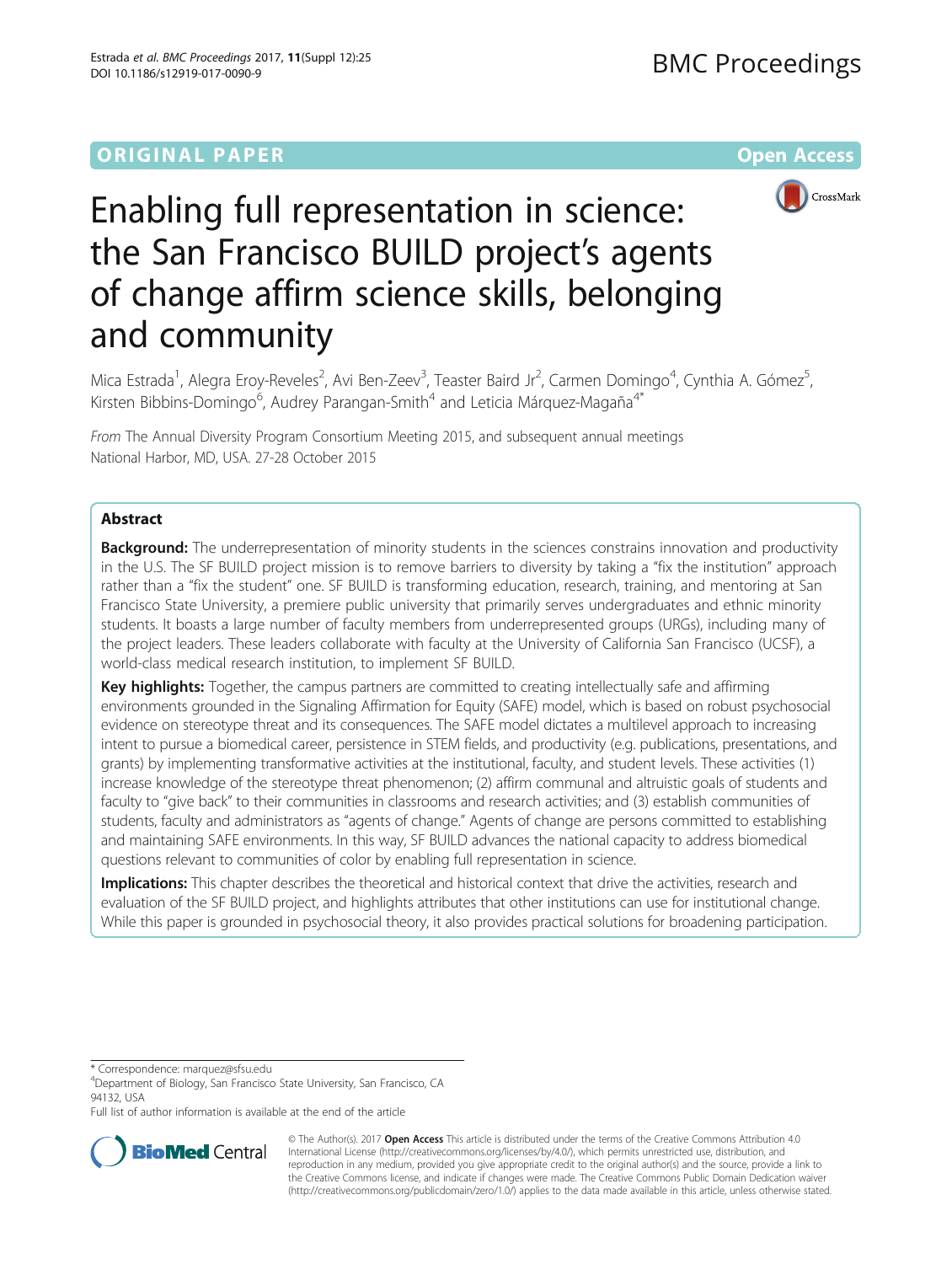## <span id="page-1-0"></span>Context and building on opportunity

The need for the national scientific enterprise to better include and address the needs of historically underrepresented students and the communities from which they come is a national mandate [[1](#page-9-0), [2](#page-9-0)]. San Francisco Building Infrastructure Leading to Diversity project (SF BUILD:<http://sfbuild.sfsu.edu>) aims to fulfill this mandate through supporting a suite of programs and activities that create intellectually safe and affirming environments grounded in the Signaling Affirmation for Equity (SAFE) model (see Fig. 1). The SAFE model is based on robust psychosocial evidence on stereotype threat and was developed for this project. Stereotype threat is a social contextual phenomenon which occurs when people from stigmatized groups experience concern about confirming negative group stereotypes [\[3](#page-9-0)]. The experience of stereotype threat is, in turn, a predictor of URGs' early exit from science. With this model as a guide, SF BUILD programs and activities increase awareness of stereotype threat at all campus levels: institutional, faculty, and student. SF BUILD also works to guard against the negative impacts of stereotype threat by providing opportunities for URG faculty and students to "give back" to the larger community as scientists.

SF BUILD is responding to the need for scholarly approaches that link student persistence outcomes to the academic institutional contexts that drive them. The project's goals are to broaden participation, create student success, and promote social equity, while decreasing the inequities in education that can perpetuate white privilege [\[4](#page-9-0)]. Thus, instead of taking the traditional "fix the student" approach, SF BUILD focuses on "fixing the institution" by cultivating a community in which informed agents of change contribute towards broader participation in science. Focus on institutional change is not common among diversity programs that historically have been grounded in a student-deficit model [\[5](#page-9-0)]. Researchers of higher education also broadly hold this view. In fact, scholars lament that few higher education researchers engage in the "study of institutional-level contexts where diversity dynamics play out" [\[6](#page-9-0)].

Meanwhile, layered beneath the institutional, faculty and student level activities is a research program to assess when and why this approach works or does not work. Importantly, research and SF BUILD project activities are not separate from one another, but work to inform each other, utilizing an action research approach (see [[7](#page-9-0)] for fuller description of action research). While the success of project activities is largely measured by assessing student and faculty outcomes (i.e., individual level measures), SF BUILD uses this information to inform and initiate institutional changes over the long-term. The process of documenting the methods and outcomes of transformation, while iteratively conducting trainings and creating opportunities to connect biomedical science to student values, is central to the SF BUILD process. In this way, the project is actively creating a biomedical research workforce that more accurately reflects the diversity of our country.

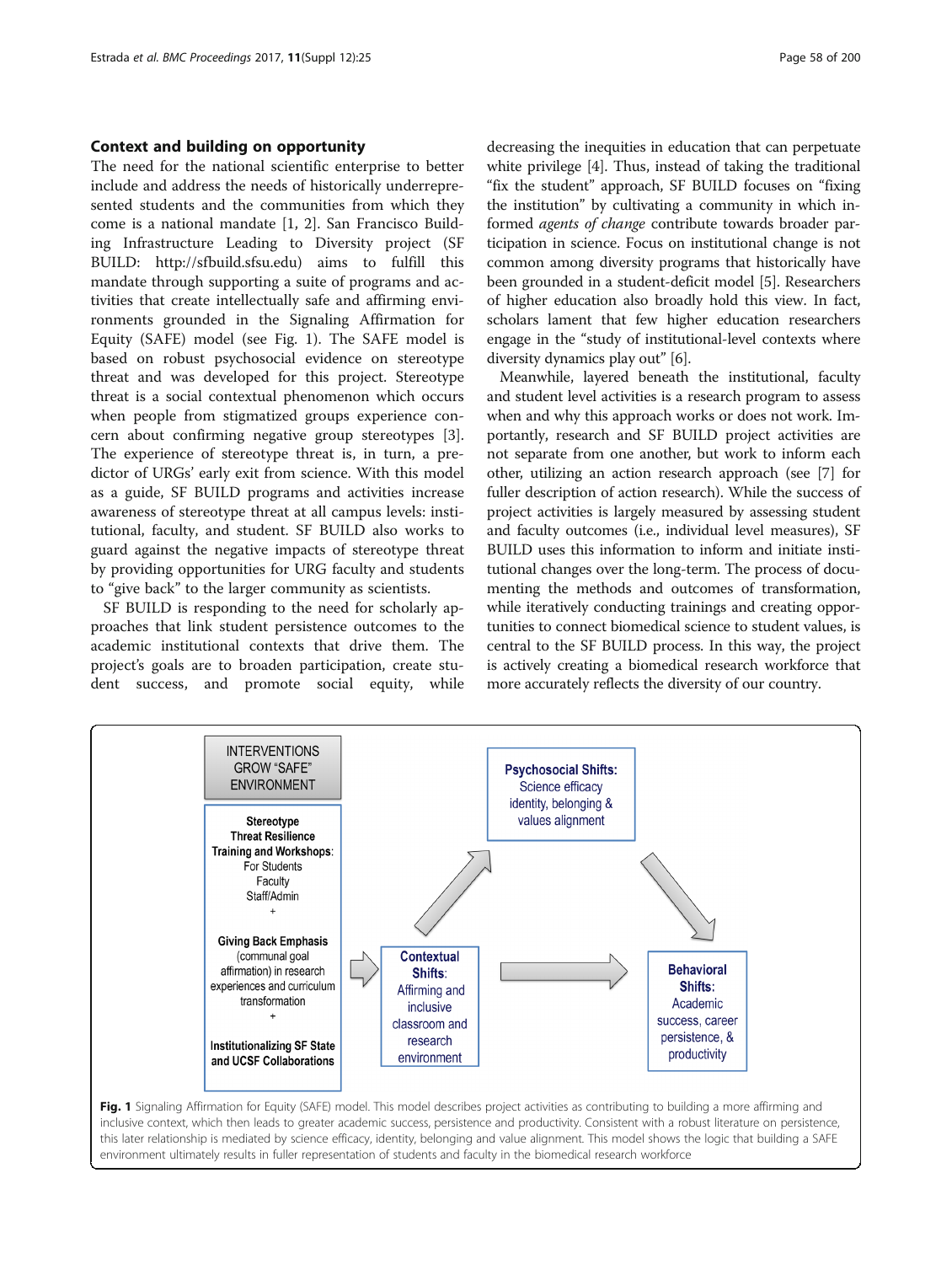## SF BUILD context

Effective institutional change management strategies require understanding of the current cultural context into which agents of change are to emerge and act. For SF BUILD, the contexts are the campuses of San Francisco State University (SF State) and its partnership with the University of California San Francisco (UCSF).

In a 1995 keynote address to SF State graduates, then First Lady Hillary Rodham Clinton honored the university with the following words, "SF State is a great public university. A university that takes the education of all people seriously." This national recognition of SF State's commitment to include all people in higher education reflects the university's historical legacy and its current demographics. SF State is a predominantly undergraduate institution that has attained national prominence for scientific teaching, research training, and preparation of underrepresented students for biomedical research careers. SF State teaches and trains a student population of 27,000, with 89% of the students being undergraduates. Nearly 35% of the undergraduates are first generation university students and 2.8% of the students receive services from the Disability Programs and Resource Center. Of those declaring their ethnicity in the Fall 2014 semester, ethnic minorities comprised 68.2% of the undergraduates and 42.7% of the graduate students. In total, 16,014 of the enrolled students are ethnic minorities. Sixty-four percent of these are from the four federally designated UMGs (African American, Latino, Native American, Pacific Islander, and More than one Ethnicity – including one of a UMG). Unfortunately, when retention and graduation rates are disaggregated by race/ethnicity, it becomes abundantly clear that SF State mirrors the United States in that the different racial/ethnic groups have different outcomes of degree attainment [\[8](#page-9-0)]. Institutional deficits that can perpetuate inequitable degree attainment are a target of SF BUILD innovations [[4\]](#page-9-0). SF BUILD capitalizes on the rich ethnic diversity at SF State for addressing these systemic deficits. In fact, SF State is the most ethnically diverse university in the country when compared to other large universities [\[9](#page-9-0)].

## Agents of change at SF State

In addition to understanding the context, institutional levels of change require current institutional structures to be "unfrozen," or open to movement, to foster institutional transformation [\[10](#page-9-0), [11](#page-9-0)]. Unfreezing happens when there is destabilization or a shared perception that the status quo is no longer resulting in the achievement of institutional aims. SF BUILD benefits from being in a context that has a history of being "unfrozen" and reshaped. SF State was founded in 1899 as a university for preparing future teachers, and, one year after its establishment, the school's teaching methods were defined as "radical." In fact, a quote on SF State's website referencing historical events that transformed the academy proudly states: "We've been shaking things up ever since." This sentiment is best illustrated by the studentled strike of 1968-69. The protest was ignited by several factors, including the numerical underrepresentation of students of color in the late 60's, the virtual lack of faculty of color, and the absence of curriculum that included the experiences of people of color in the United States. The five-month strike was led by a relatively small community of students of color that were supported by faculty and staff, as well as members of the local community. The strike made national news and sparked similar actions across the country that were chronicled in the documentary film "Agents of Change" ([http://www.agentsofchangefilm.com/\)](http://www.agentsofchangefilm.com/). The actions of the strike leaders and supporters (i.e., the agents of change) resulted in the creation of the only College of Ethnic Studies in the nation and an institutional commitment to inclusion of people of color in SF State's teaching practices, engagement with community, and research. This commitment is particularly true for the social sciences, but efforts to include the experiences of communities of color in both the curriculum and research of the biomedical sciences at SF State lag behind. SF BUILD activities are picking up the pace of these inclusion efforts at SF State.

#### History of SF State and UCSF collaboration in training

In 1992, SF State initiated its first training program for students in collaboration with UCSF in order to broaden participation in research. UCSF, a research-intensive university, is consistently ranked as one of the top five universities receiving the most funding from the National Institutes of Health (NIH) [\[12\]](#page-9-0). As such, UCSF has stepped up to the national mandate, voiced by NIH leaders [\[2](#page-9-0)], for promoting diversity by working with SF State to address institutional deficits that maintain underrepresentation of particular groups in science. This ongoing collaboration with UCSF exposes SF State students pursuing bachelor and master's degrees to doctoral degree training that is not available at SF State. The cross-institutional partnership also provides exposure and opportunities for faculty research collaboration that benefits both institutions. The NIH has supported these types of collaborations over the years. Since 1993, it has funded the Bridges to the Future program, as well as funding many other student and faculty training programs that partner SF State and UCSF. As a result, UCSF has become a prominent destination campus for SF State graduates. The previously existing partnership between SF State and UCSF consists of both formal and informal inclusion of SF State students in summer programs and year-round research experiences. These have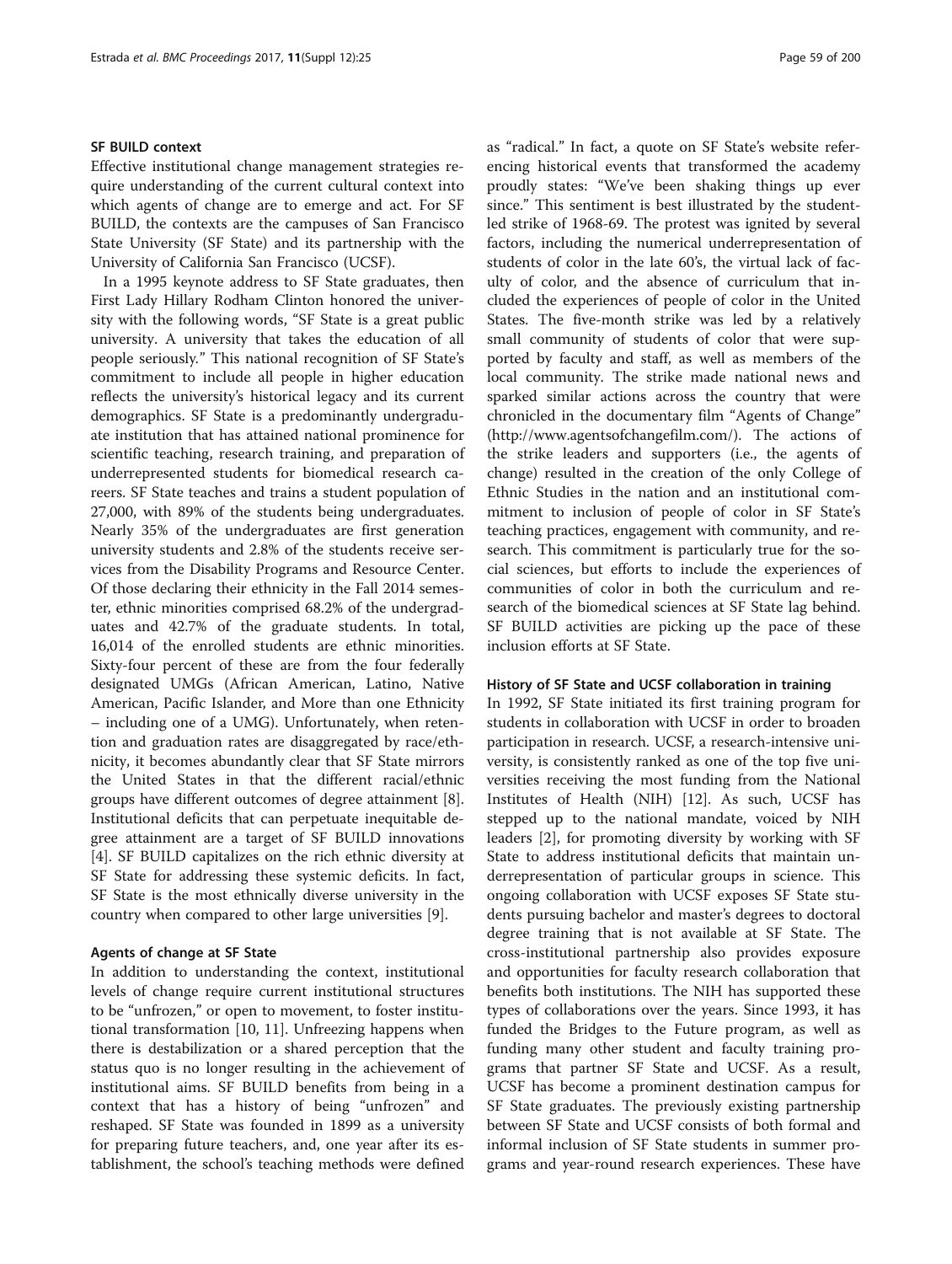<span id="page-3-0"></span>resulted in a dramatic increase in the number of students from SF State who enter and complete PhD programs [[13](#page-9-0)]. Until the funding of SF BUILD, however, a theoretical model has not guided these joint efforts to train students and promote faculty collaboration, nor have the efforts been strategically executed and evaluated. Formalizing these efforts through SF BUILD has resulted in an increase in the number and areas of expertise of UCSF faculty collaborating with SF State faculty and training SF State students.

## SF BUILD extends a legacy of inclusion using a theory driven approach

#### The signaling affirmation for equity (SAFE) model

The SF BUILD approach is grounded in social science theory regarding stereotype threat and emerging work on the value of individual and group affirmations to mitigate and overcome psychosocial barriers to success in science. There is strong evidence that, in addition to having the skills to pursue a science career, the social experience of a student is even more predictive of their persistence in a STEM (Science, Technology, Engineering & Math) field [[10](#page-9-0)]. Research on stereotype threat shows that negative environmental cues can signal that underrepresented minority students "do not belong," resulting in detrimental effects on the achievement and motivation of these students (e.g., [[14](#page-9-0)]). For example, underrepresentation of women and some ethnic minorities in STEM environments can be powerful triggers of stereotype threat [[3, 15](#page-9-0)]. As a result, individuals subjected to the social psychological context of ST perform below their abilities, culminating in heightened attrition and a perpetuation of underrepresentation [[3, 14](#page-9-0), [16](#page-9-0), [17\]](#page-9-0). The constant experience of stereotype threat can result in poor academic performance, a reduced sense of belonging, and lack of professional identity [[18](#page-9-0)–[20\]](#page-10-0). In addition, a reduced sense of belonging in the scientific community can impede the development of a strong identity as a legitimate scientist [[21\]](#page-10-0), which has been repeatedly shown to predict URG persistence in the biomedical research workforce [[22](#page-10-0), [23\]](#page-10-0).

Building on the stereotype threat literature, the SF BUILD team developed the Signaling Affirmation for Equity (SAFE) model by integrating findings from several lines of research on the documented psychosocial barriers to success in science (see Fig. [1\)](#page-1-0). The SAFE model dictates a multilevel approach to increasing intention to pursue a biomedical career, persistence in STEM fields, and productivity (e.g. publications, presentations, and grants) by implementing transformative activities (see below) at the institutional, faculty, and student levels. Found in Table 1 these activities (1) increase knowledge of the stereotype threat phenomenon, (2) affirm communal and altruistic goals of students and

#### Table 1 Key Features of SF BUILD Activities

Conducting Stereotype Threat (ST) Resilience Workshops & Trainings

- ST is explained and participants identify how it occurs in their own lives.
- ST impacts are described utilizing current research and examples are provided of how to turn ST into a challenge.
- Strategies are developed and shared on how to reduce ST in the classroom and research environment.

Creating a "Giving Back" Emphasis in Biomedical Sciences

- Opportunities are given to share knowledge with others (through mentorship, instruction, collaboration).
- Personal and lived experiences are welcomed in classrooms and research environments and inform research questions relevant to diverse communities.
- There is intentional building of institutional commitment to support and value community-engaged research.

Institutionalizing SF State and UCSF Collaborations

- Providing programs, space and resources for cross-institutional research to occur in SAFE environment (e.g., SF BUIILD Scholars program and SOUL<sup>a</sup>).
- Supporting classroom shifts that reduce ST and increase "giving back" curriculum.
- Hosting ST Resilience workshops, mentor training, and cross-institutional working groups to support SF State and UCSF faculty collaborations in grant making, scientific writing and creating affirming environments for professional development.

<sup>a</sup>Social Innovations and Urban Opportunities Lab (SOUL) is the first joint research facility to formally partner SF State and UCSF investigators. It was created as a result of BUILD funding

faculty to "give back" to their communities using science, and (3) establish communities of change (aka, agents of change). Two studies at SF State in addition to previous social science work informed the SAFE model [[24, 25\]](#page-10-0). The current articulation of the SAFE model for the SF BUILD project (as shown in Fig. [1\)](#page-1-0) has been instrumental in its implementation and will continue to be critical in allowing the project to reach its goals.

## Affirming student engagement in biomedical research careers

## Primary aim and signature activities

Faculty, staff, and administrators working directly with students design activities and opportunities for students that provide education about stereotype threat and how to combat it; enable investigation of biomedical research questions relevant to local communities so as to make clear that they can "give back" to their communities of origin; and develop skills to teach or mentor other biomedical students to give back more immediately.

## Pathways for student engagement

In the signature SF BUILD scholars program, SF BUILD selects 11-12 students annually to receive financial support and training through the SF BUILD scholars program. Students who are two years from graduation at SF State are chosen from among those enrolled in biomedical majors, 37% of which come from underrepresented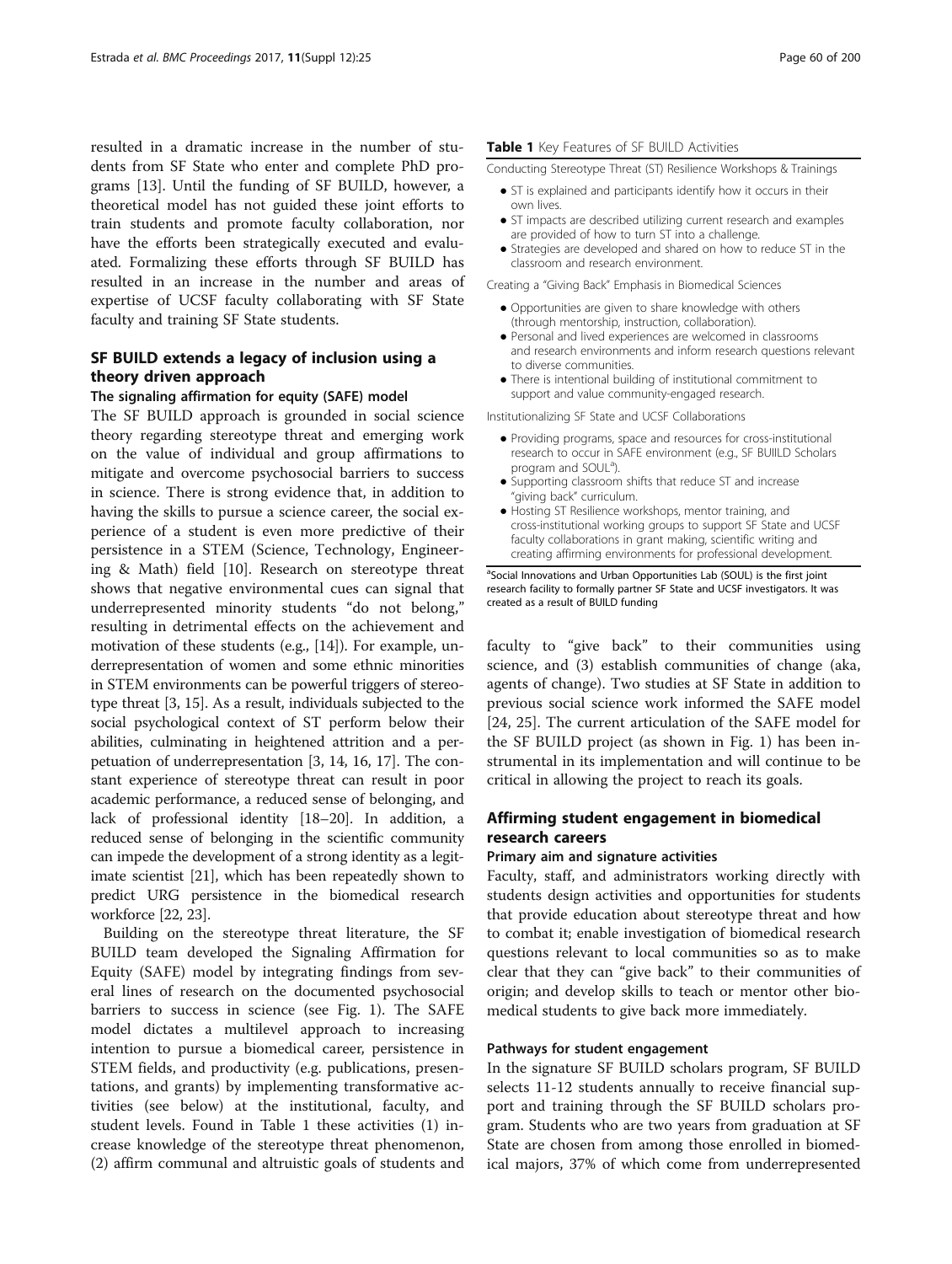groups in the sciences (African American, Latino, Native American, Pacific Islander, and multi-ethnic persons with one parent being from an URG). Scholars delve into learning about stereotype threat and actively engage in research training activities that affirm their capacity to "give back" and reach communal goals via a 10-week summer program. During the program, the Scholars rotate through four research labs that introduce them to biomedical investigation at the molecular, individual, societal, and population levels (three at SF State and one at UCSF). The following academic year, SF BUILD Scholars select a faculty mentor with whom to work, either at SF State or UCSF. The majority of these faculty members are themselves from URGs. During rotations, scholars also participate in a suite of planned training, group activities, and career development activities.

The SF BUILD Scholars also play an important role in extending the program's reach through their student networks – in this way becoming agents of change on campus. In fact, this role is part of our retention strategy that affirms the communal goals of the scholars by providing them with structured opportunities to use science in their communities and describe their work to others. This is also accomplished through their engagement in near-peer mentoring activities with Metro Science students that increase self-efficacy, sense of belonging, and science identity [[25](#page-10-0), [26](#page-10-0)]. The Metro Science program is a component of the Metro College Success Program designed to support first-generation, low-income and/or historically underrepresented students to succeed at SF State. The near-peer mentoring involves Scholars learning how to support slightly more junior students who are pursuing similar career objectives. As such, they become representatives of their field to other students and are able to immediately give back to others, becoming agents of change.

In addition to the SF BUILD scholar program, SF BUILD has worked to support and expand the Supplemental Instruction (SI) program, an evidenced-based academic support intervention. The SI program provides specialized training to student instructors for STEM courses. Aimed at improving academic success, each SI course is taken concurrently with gateway classes in math, chemistry, physics and biology [\[27](#page-10-0), [28\]](#page-10-0). Senior undergraduate students facilitate peer learning between undergraduates in a workshop setting that is in addition to, and supportive of, the typical entry-level science course instruction. Participation in SI is correlated with higher mean grades along with higher retention and graduation rates [[27\]](#page-10-0). SF BUILD faculty leaders provide training for SI instructors in stereotype threat theory and provide SI course instructors with tools to combat this threat. They also teach their student instructors how to address the students' altruistic and communal goal values. This training deepens student knowledge of key psychosocial phenomena, as well as strengthens their ability to instruct others in their field. This also serves to build their own efficacy and identity within the field.

Last, the SF BUILD project has supported several course-based interventions that are informed by social science studies on motivation and persistence. For example, one intervention was to have STEM students engage in thinking about and finding ways to respond to stereotype threat. This was a onetime online intervention. Another study, based on utility value theory, connected course content to personal values. The long-term impact on retention and persistence for students exposed to these larger scale interventions will be determined in summative evaluations of the SF BUILD project, but interventions that result in short-term increases in motivation and persistence will inform ongoing curricular change.

## Connection to theory

All students participating in SF BUILD activities have different degrees of experience with the SAFE model. The SF BUILD Scholars have the most comprehensive experience. Upon admission to the training program, they engage in research experiences and cohort building activities that encourage them to think about and explore the ideas of stereotype threat. They are also shown the various ways they can use their scientific training to address biomedical questions relevant to URG communities. Unlike the SF BUILD Scholars and SI instructors, students in SI classes do not directly explore this theory. To measure the impact of SF BUILD student activities, we are measuring students' science efficacy, identity, sense of belonging and awareness about stereotype threat. In classroom based activities, we are also measuring when classroom environments, in which instructors are working to reduce stereotype threat, increase connections between course content, and affirming "giving back" communal goals. Overall, SF BUILD activities, which seek to create SAFE environments, have directly impacted hundreds of students pursuing biomedical research related degrees and many more through SF BUILD faculty training and institutional change activities described later in this chapter.

## Cultivating faculty agents of change Primary aim and signature activities

The overall aim of SF BUILD faculty activities is to provide professional development opportunities for faculty to become agents of change and shift campus culture towards a more affirming environment for all students, particularly in biomedical science classes. To achieve this, SF BUILD delivers workshops for instructors and research advisors to increase knowledge of the impact of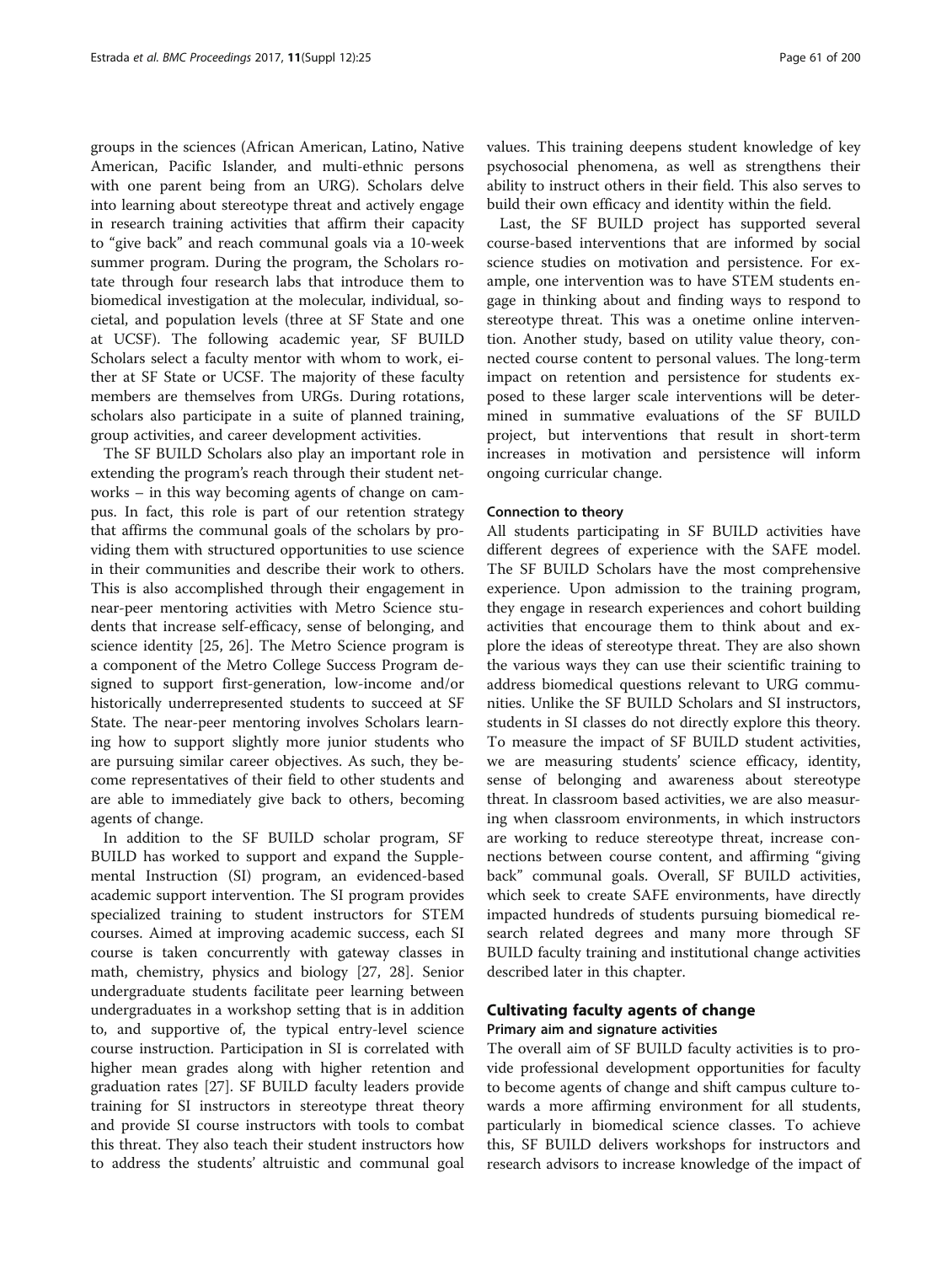stereotype threat in the classroom and identify ways to decrease threat for students and other faculty. More than 200 individuals have participated in these workshops to date. Secondly, a smaller group of faculty are participating in faculty learning communities where they learn about psychosocial and science education literature and then develop theoretically grounded classroom and research training interventions. These interventions are aimed at promoting a SAFE environment and focus on affirming student "giving back" communal and altruistic goals.

#### Pathways for faculty engagement

SF BUILD has engaged the majority of faculty through providing trainings to help faculty create teaching and research environments for students that are affirming, productive, and intellectually safe spaces. Specifically, faculty members at SF State and UCSF have attended workshops to learn about stereotype threat theory, how to implement strategies to combat this threat, and how to teach in ways that support student altruistic and communal goal values. For example, as described in Table [1](#page-3-0), during SF BUILD led workshops, faculty are encouraged to reframe potentially threatening situations or activities, and identify mindsets and resources to convert the threat into a challenge [[29](#page-10-0)]. At SF State, these trainings have occurred during new faculty orientation sessions, annual faculty retreats, and during departmental meetings. SF BUILD has also developed training workshops on effective mentoring to improve the experience of students in research labs who may be numerically underrepresented with regard to gender and/or ethnicity. Likewise, UCSF faculty and post-doctoral fellows (future faculty) engage in activities that teach them how to both recognize the triggers of threat, and generate ideas for combatting it. They are then guided in developing practical tools to combat triggers of threat in their own research environments and mentoring relationships.

For faculty that want to more deeply explore the impact of stereotype threat on the student experience, the Faculty Agents of Change (FAoC) Initiative [\[30\]](#page-10-0) was established to allow for more in depth scholarly discussion of relevant articles documenting systemic barriers and facilitators of success for underrepresented students in science. These communities adopt the SAFE model as a compelling philosophy that is used to improve teaching and enhance curriculum (see Table 2). Notably, these communities include basic and social scientists, as well as science educators. The trust that exists in these faculty learning groups (@10 people each) promotes the sharing and critiquing of ideas for classroom-based modifications. In addition to benefitting from a supportive community, faculty in these communities of transformation also benefit from significant resources, including release from coursework and seed funding for

## Table 2 Key Features of Agents of Change

A SF BUILD Agent of Change…

- commits to promoting a SAFE environment in the classroom, research environment, and among peer groups.
- engages in critical reflection of own teaching, research mentoring or peer-mentoring practices that may influence student self- efficacy,
- science identity, and sense of belonging.
- implements interventions that institutionalize attributes of a SAFE environment.

project implementation. For example, faculty members from various departments are working to develop and evaluate the efficacy of "Social Justice Pedagogy" to be used in various quantitative classes focused on research methods. When integrated into the SF State curriculum, this new way of teaching is expected to yield curricular transformation at the institutional level (see Fig. [2\)](#page-6-0). This transformation will result in the affirming of the communal goals of both students and faculty. This, in turn, mirrors the Association of American Universities Network Framework, highlighting system-level elements required to create institutional change [\[31](#page-10-0)]. At the institutional transformation level, SF BUILD Leadership is working to ensure that FAoC efforts are valued in the retention, tenure, and promotion process. This allows faculty to fully engage in the activities that are expected to shift the culture of science in teaching and research. The FAoC initiative also includes developing, implementing, evaluating and disseminating trainings and tools (e.g., short class modules for linking class content to student communal values) that are found to be effective for student persistence for other departments and institutions.

#### Connection to theory

SF BUILD expects that training SF State and UCSF faculty to develop and use tools for combating stereotype threat and promote communal goals will shift classroom and research training cultures towards more inclusive and affirming environments. Initial data shows that this type of environment increases student science efficacy, identity, and sense of belonging as diagrammed in the SAFE model (Fig. [1](#page-1-0)), resulting in greater persistence.

## Creating institutional change

#### Primary aim and significant activities

SF BUILD institutional change activities aim to foster connections between SF State and UCSF, as well as garner commitment from these institutions in the form of space, resources, and policy commitments. A primary mechanism for achieving the former has been to provide opportunities for cross-institutional collaborations on grant proposals and projects that investigate biomedical research topics relevant to local communities. To further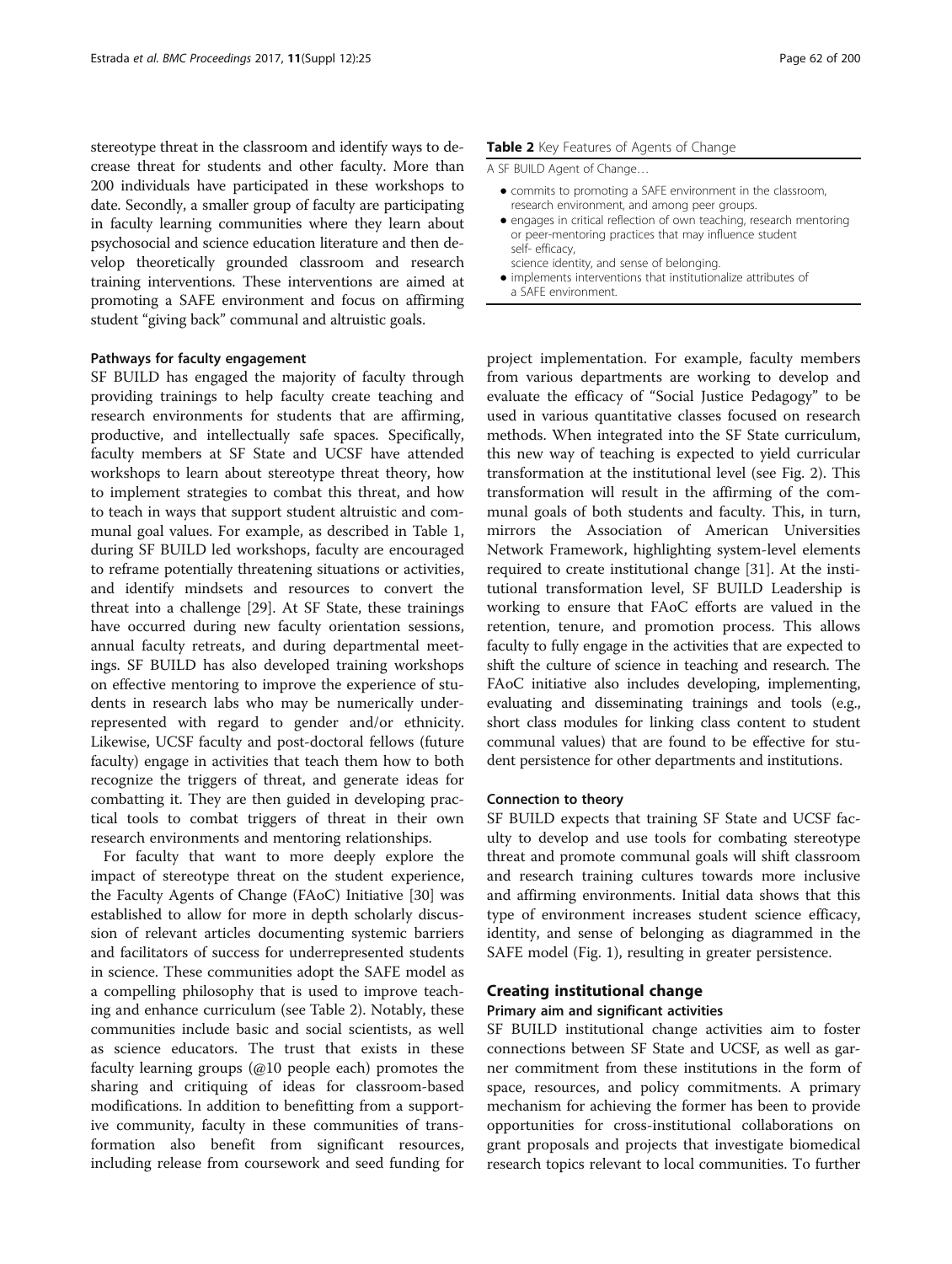<span id="page-6-0"></span>

solidify SF BUILD objectives, institutional leaders have supported increasing knowledge of stereotype threat through institutionalizing workshops and orientations (e.g., workshops at the annual faculty research retreat and new faculty orientation). Elements of these workshops will be made available to other institutions wishing to create a more affirming environment by dissemination of toolkits for promoting resiliency to stereotype threat. These toolkits will be housed both at SF State and UCSF and plans are to provide technical assistance for their adaptation and use.

## Approach to fostering institutional change

Despite the need for change, approximately 70% of institutional change efforts fail [\[32\]](#page-10-0). With this in mind, SF BUILD is utilizing change management theories from the organizational behavior field to guide its efforts. These theories have been developed in business settings and provide frameworks for structured processes that ensure that changes are systematically and efficiently implemented for lasting benefits. The emergent approach emphasizes that change is not a linear process, but a continuous, open-ended process of adaptation to changing circumstances and conditions. This approach is particularly well-suited to institutions of higher education because change is attained through a process of continuous learning [\[33](#page-10-0), [34\]](#page-10-0). The approach focuses on the processes and activities that lead to greater

understanding of the complexity of the relevant issues, the identification of the range of available options, and the gathering of information on short-term outcomes. These results guide ongoing work to create sustainable institutional change.

A critical step of an emergent change management approach is the creation of a shared vision [[35\]](#page-10-0). For SF BUILD this was accomplished via development of the SAFE model (see Fig. [1](#page-1-0)). To promote and solidify a shared vision, all SF BUILD materials and communication strategies maintain key messaging grounded in our SAFE model. The communication of a consistent vision empowers institutional leaders – including administrators, staff and faculty – to better understand, communicate and act as effective agents of change on campus. Another method of maintaining a shared vision is to celebrate success, establishing new perceptions of normative institutional behavior. This type of momentum for change is further propelled by the creation and consistent highlighting of short-term wins and regular broadcast of successes [\[35\]](#page-10-0).

To implement and sustain ongoing change, the gathering of data and anchoring change efforts to institutional culture is recommended [\[35](#page-10-0)]. Our program of evaluation and social science research meets the first criterion. The framing of SF BUILD efforts as extending the legacy of the 1968 strike at SF State grounds it in an institutional "agents of change" culture.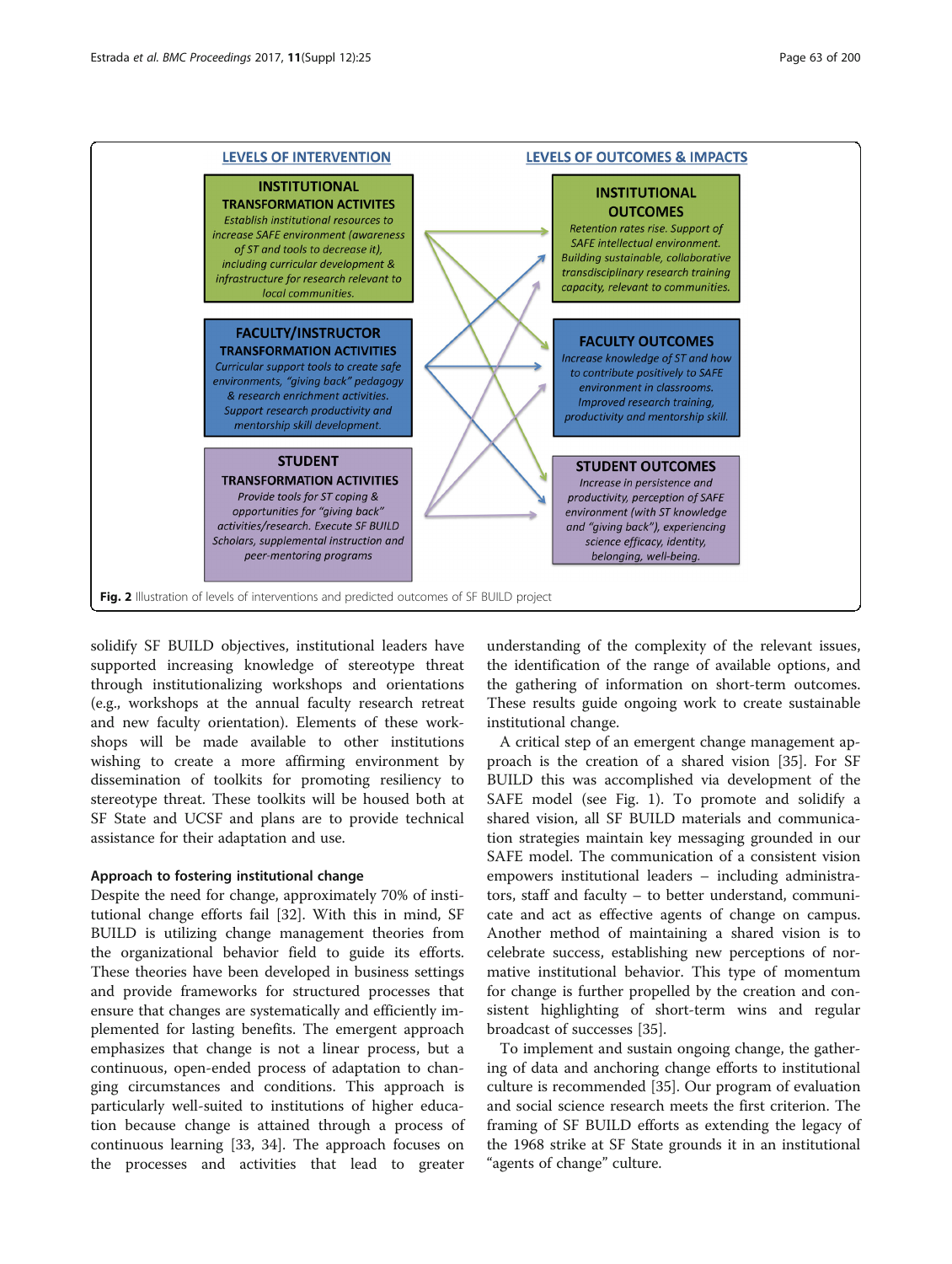Mechanisms for deepening ties between partner institutions In addition to sharing communication strategies, SF State and UCSF have joined together to create crossinstitutional research and research training opportunities to enhance NIH-funded research at SF State and leverage existing efforts at UCSF. Two existing NIH-funded center grants that include educational cores devoted to increasing underrepresented minority researchers have the specific goals of promoting collaborations between UCSF and SF State, and to provide both didactic and experiential research training for SF State students. For example, the NIH funded Center for Health And Risk in Minority youth and adults (CHARM) and the Bring It Down Study (BID) create forums for UCSF faculty to mentor SF State URG faculty. These forums enhance faculty career development and promote additional collaborations between the partner institutions. SF BUILD has also initiated: 1) quarterly SF BUILD Dialogues that provide opportunities for faculty across the institutions to network and discuss shared research interests with expert speakers; 2) writing groups and retreats that provide technical assistance for preparing manuscripts and grant applications and stimulate collaborations; 3) minigrant opportunities that provide seed money for faculty to engage in innovation and research; and 4) enhanced support of new joint research infrastructure and training opportunities (e.g., a core facility that supports placebased research relevant to local communities). Overall, SF BUILD has carefully directed resources to optimize institutionalizing opportunities for SF State and UCSF faculty to be actively engaged in building research partnerships. Faculty report that these activities contribute to broadening productivity and reach for both faculty and trainees across the two institutions.

Institutionalization efforts have not only focused on creating strategic partnerships, but include mechanisms for responding rapidly to moments of change. Case in point, during the first months of the grant, UCSF students staged a 'die-in' to call attention to issues of race. Over 200 graduate and professional students at UCSF protested the loss of black lives by lying down in the center of campus in mock death [[36, 37\]](#page-10-0). Student protestors were dressed in white coats, a sign indicating that the 'die-in' was connected to similar actions at 50 campuses across the country organized via social media (#whitecoats4blacklives). The garnered national attention sparked UCSF administrators to restructure the annual School of Medicine retreat to focus on the theme, "Race Matters," and SF BUILD was the topic of an opening session. In the year since the 'die-in', the SF State Provost, Sue V. Rosser, PhD, delivered the commencement speech for the UCSF Graduate School wherein she described the importance of inclusion to the practice of science. This message, as it relates to the practice of both science and medicine, has also been advanced by a variety of high-level UCSF administrators. Furthermore, UCSF investigators and SF BUILD team members have documented the importance of inclusive practices to increase the rigor and impact of biomedical studies [\[1](#page-9-0)]. Much like the SF State strike that took place nearly fifty years earlier, student-led action unfroze the status quo and created a context for change. This enabled SF BUILD to deepen the ties between the partner institutions that continue to provide opportunities for collaboration on issues of diversity at both institutions.

#### Connection to theory

SF BUILD seeks to institutionalize a SAFE environment that is characterized by less experiences of stereotype threat, opportunities to give back in research and classrooms, and greater collaboration between partner institutions. The model presented in Fig. [1](#page-1-0) shows that by shifting the practices and culture of the institution toward a more SAFE environment, increased retention, persistence and productivity are ultimately predicted. We aspire to collect data showing positive gains in all of these areas so as to provide evidence of how institutional transformation is an effective and sustainable approach to addressing the urgent need to broaden participation of all groups in biomedical research.

## Gathering evidence to meet the national need for diversity in biomedical research Evaluation aims

SF BUILD achieves evaluation through program assessment and social science research. This is to say that, in addition to reaching benchmarks that indicate transformation occurs at all levels (institutional, faculty, and student), we are also interested in "why" these transformations do or do not occur. Importantly, our evaluation measures the efficacy of interventions (e.g., signature activities described previously in this chapter) that target transformation at the three levels. For this reason, the design of our evaluation is complex and multifaceted. These features are illustrated in Fig. [2](#page-6-0) which shows that the level of the SF BUILD project signature activities can result in outcomes at all of those same levels. For instance, providing faculty with practical tools for creating SAFE environments for students may result in institutionalizing the use of these tools, faculty satisfaction, and differential learning for students. We therefore aim to measure these kinds of outcomes utilizing student and faculty self-reports and institutional data.

## Evaluation method

A great strength of our assessment approach is that there are a variety of quasi-experimental research projects imbedded in it. Whenever possible, we are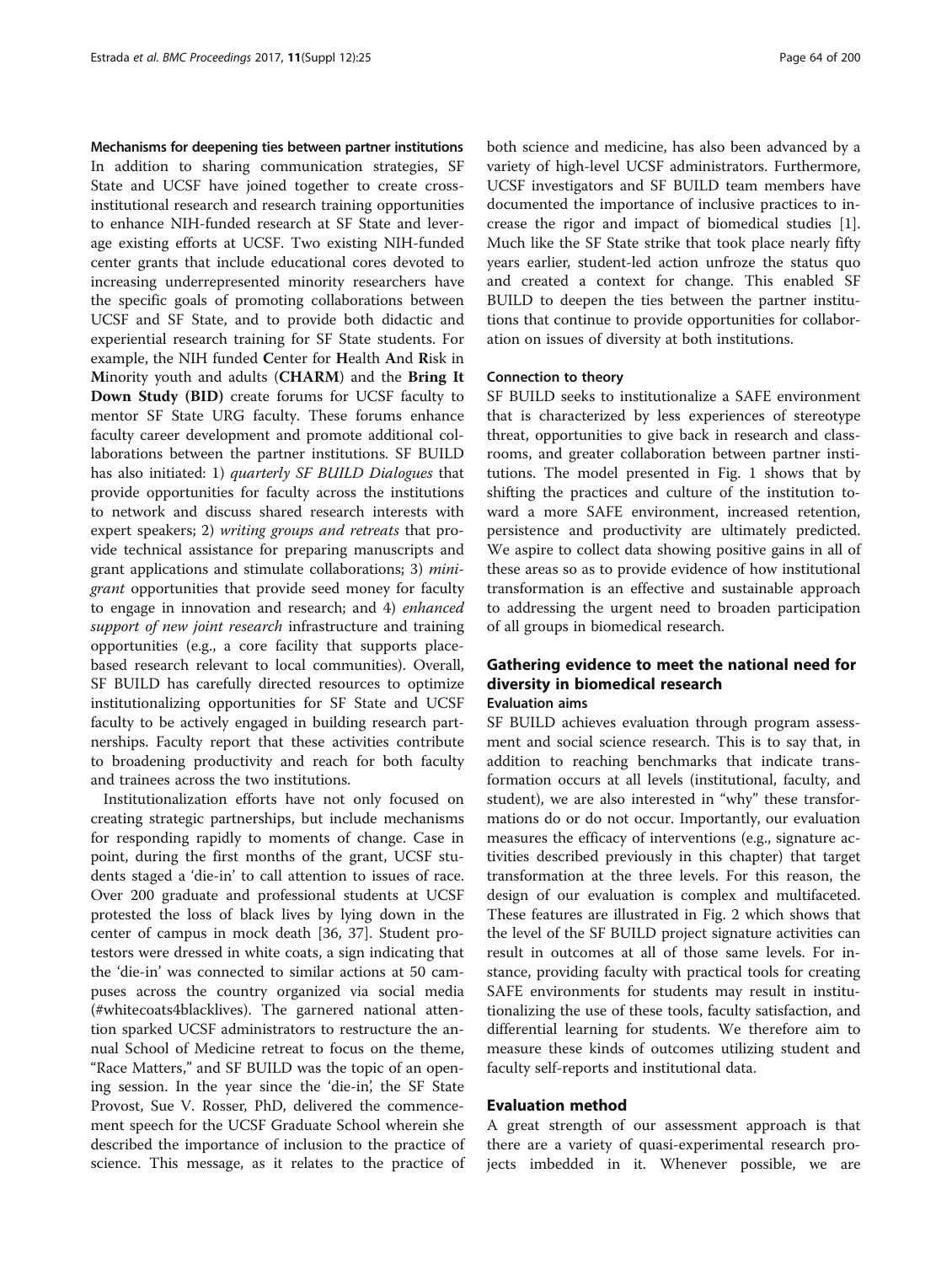collecting data from participants engaged in SF BUILD activities and a comparison group. Specifically, to get a better understanding of "why" signature activities have the impacts they do, we are collecting measurements of psychosocial variables (e.g., perceptions of stereotype threat, micro affirmations, efficacy, science identity, values, and belonging). The investigation of these psychosocial variables is expected to advance the science needed to meet the critical need for diversity [[2\]](#page-9-0). In particular, our evaluation efforts are expected to identify moderators and mediators for persistence and success in biomedical disciplines for both majority and underrepresented students. What follows are descriptions of some of the significant quasi-experimental efforts embedded in our research and evaluation program.

Study 1: SF BUILD Scholar Stereotype Threat Study. This study seeks to longitudinally track the impact of participating in the SF BUILD scholar program on retention in biomedical majors, persistence in biomedical research careers, and psychosocial factors that have been shown to predict retention and persistence. By the end of the fiveyear funding period, SF BUILD scholars are expected to show a decrease in perceptions of stereotype threat as well as an increase in science identity, sense of belonging in science, self efficacy, and preparedness for and desire to pursue graduate studies in science. For each yearly cohort of 11-12 SF BUILD Scholars (experimental group) there are two control groups: NIH MARC scholars and non-NIH affiliated SF State scholars. The latter are matched with SF BUILD scholars on important variables, such as ethnicity, gender, major, GPA, etc. In addition, qualitative data will be collected via one-on-one interviews. The goal of these interviews, in general, is to understand more deeply and in a nuanced way the psychosocial factors that emerge from students' training on stereotype threat and strategies to overcome it, and as a result of their research and academic experiences in SF BUILD.

Study 2: Speaking Truth to Empower (STEP). Since 2015, Avi Ben-Zeev has been heading a team effort to generate and test a novel intervention, Speaking Truth to Empower (STEP). The intervention, which is in line with the SAFE model, is designed to combat stereotype threat in STEM (Ben-Zeev et al., in progress). STEP takes a 'knowledge as power' approach, which holds that it is both ethical and effective to be upfront with URGs about what might adversely impact them (also see [\[38\]](#page-10-0)). STEP consists of a knowledge component, which entails teaching students about stereotype threat and an actionable component, which involves asking students to generate an example about a stereotype threat situation they have experienced. They are then asked to imagine how they might react to the same situation in the future or how they might help a peer cope with a similar situation someday. A study conducted with 670 participants

enrolled in STEM majors at SF State has shown promising results: STEP not only seemed to protect intellectual performance and sense of belonging under stereotype threat, but importantly, it appeared to reduce URGs' concerns with stereotype-based evaluations, which have been theorized and documented to be integral and causal to achievement [\[3\]](#page-9-0).

Study 3: Illuminating Pathways Study. We are collecting data from students in biology, chemistry, engineering and mathematics regarding their experiences at SF State, psychological variables, and intentions to persist in STEM fields. We are coupling this with outcome variables such as GPA and course persistence acquired through the institutional research office. In year two of the project, we collected data from > 700 students. Our intention is to collect similar data annually as a measure of institutional shifts and departmental shifts. The level of administration and faculty support is enormous. In exchange for their support, we are able to provide faculty and administrators with data about their students that can inform their approach to teaching and administration going forward. In this way, our evaluation efforts are firmly placed within the emergent change management approach that dictates the gathering of data to implement and sustain ongoing change within an institution.

## National level study of diversity consortium

In addition to local studies, the SF BUILD team is collaborating with the Coordination and Evaluation Center (CEC) to track engagement and outcomes of students and faculty engaged in SF BUILD activities [\[39](#page-10-0)].

#### Expected impact of SF BUILD on biomedical research

The workforce is limited by the fact that non-minority scientists are less likely than their minority counterparts to pursue questions specific to communities of color [[40\]](#page-10-0), diminishing access to the benefits accrued. This is particularly noticeable in the realm of biomedical research. Therefore, broadening the participation of all groups in the scientific workforce will better ensure that federally-funded research is rigorous and meaningfully addresses issues relevant to all tax-paying populations [[1\]](#page-9-0). Through SF BUILD, equity in biomedical research participation is beneficial and will be more effectively achieved by supporting student and faculty to be agents of change, promoting a SAFE environment at other institutions touched by their work. Agents of change are critical to strategic science efforts [\[41\]](#page-10-0) and have the potential to impact the national dialogue on this topic. The SF BUILD activities that promote "giving back," community-engaged research approaches are arguably the best way to achieve the NIH mission of "Turning Discovery into Health" because of their transformative and translational nature [[42\]](#page-10-0). SF BUILD contributes to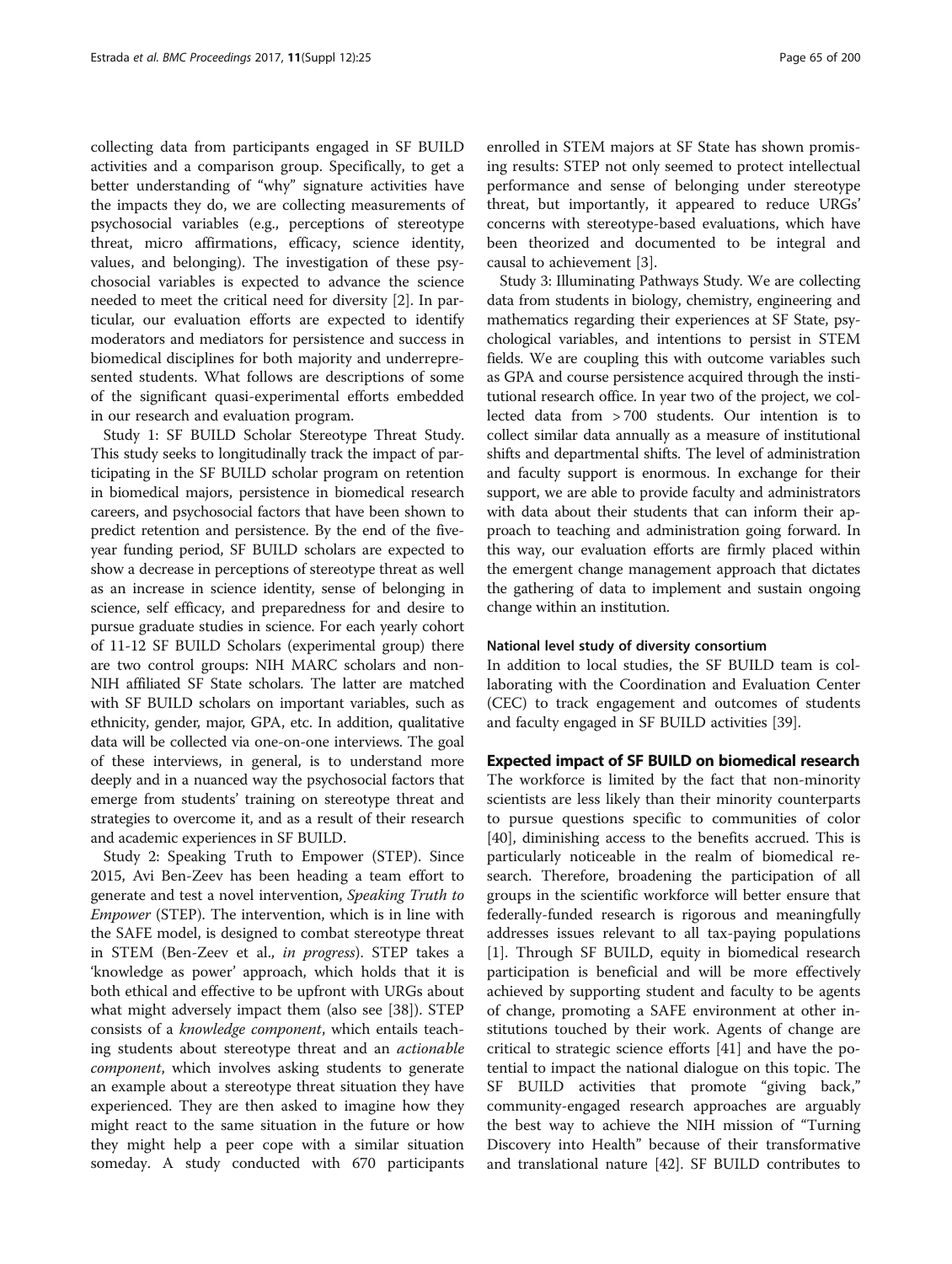<span id="page-9-0"></span>efforts to attain these translational outcomes for all U.S. populations by eliciting institutional transformation at a nationally recognized public university that serves large numbers of students who are underrepresented in science (SF State), and a top, NIH-funded institution (UCSF). Together, the work of these partner institutions show that institutional change is possible, and that SF BUILD's approach is an effective and sustainable approach to addressing the urgent need to broaden participation of all groups in biomedical research.

#### Acknowledgements

We acknowledge and greatly appreciate the members of the SF BUILD team (past, present, and future) that enable the full representation of students and faculty in science through their change efforts. Members of this team include the SF BUILD Scholars, Faculty Agents of Change, and top-level administrators (especially Dean Keith Bowman, and former Provost Sue V. Rosser who is now leading CSU-wide change efforts) who are committed to creating intellectually safe science classrooms and research environments. We particularly thank Dr. Tendai Chitewere for her committed efforts in preparing the original proposal and early SF BUILD efforts; the current Core Co-Leaders at UCSF, Drs. Robert Hiatt, Peter Chin-Hong, and Alicia Fernandez; and other leaders of project activities, Drs. Antwi Akom, Esteban Burchard, Maria Glymour, Xiaohang Liu, Kala Mehta, Blake Riggs, and Irene Yen. We are also grateful for the key support of past and present administrative and evaluation teams that include Setie Asfaha, Esperanza Castillo, Purba Chatterjee, Barbara Ford, Emily Goldstein, Holly Logan, Katlyn Milless, Jill Nagy, Yula Paluy, Christina Rios, Elizabeth Scharnetski, Susana Tat, Ngoc-Han Tran, Gloriana Trujillo and Gerald Young. Lastly, we would like to thank Camille Rey for her edits on the final manuscript.

#### Funding

Work reported in this publication was supported by the National Institutes of Health Common Fund and Office of Scientific Workforce Diversity (USA). Publication of this article was funded by the CEC awards U54GM119024 and U54GM119024-03:S1 administered by the National Institute of General Medical Sciences (NIGMS). Research in this publication specifically for SF BUILD was supported by NIGMS under three linked award RL5GM118984, TL4GM118986, 1UL1GM118985. The work is solely the responsibility of the authors and does not necessarily represent the official view of the National Institutes of Health.

#### Availability of data and materials

Not a data-based article.

#### About this supplement

This article has been published as part of BMC Proceedings Volume 11 Supplement 12, 2017: The Diversity Program Consortium: Innovating Educational Practice and Evaluation Along the Biomedical Research Pathways. The full contents of the supplement are available online at [https://](https://bmcproc.biomedcentral.com/articles/supplements/volume-11-supplement-12) [bmcproc.biomedcentral.com/articles/supplements/volume-11-supplement-12](https://bmcproc.biomedcentral.com/articles/supplements/volume-11-supplement-12).

#### Authors' contributions

ABZ, CD, LMM, and TB made substantial contributions to the original design of the SAFE model that was enhanced by contributions by ME, AER, and KBD. ME and LMM were primarily responsible for the first draft of the manuscript with contributions from AER, APS, CD, CG, TB and additional members of the SF BUILD team (see Acknowledgements). ME led efforts to revise the first draft of the manuscript to address reviewer's comments with significant contributions from AER and additional support from APS. All authors read, edited and approved the final manuscript.

# Ethics approval and consent to participate

Not Applicable

## Consent for publication

Not Applicable

## Competing interests

The authors declare that they have no competing interests.

## Publisher's Note

Springer Nature remains neutral with regard to jurisdictional claims in published maps and institutional affiliations.

#### Author details

<sup>1</sup>Department of Social and Behavioral Sciences, Institute for Health and Aging, University of California, San Francisco, San Francisco, CA 94118, USA. <sup>2</sup> Department of Chemistry and Biochemistry, San Francisco State University San Francisco, CA 94132, USA. <sup>3</sup>Psychology Department, San Francisco State University, San Francisco, CA 94132, USA. <sup>4</sup>Department of Biology, San Francisco State University, San Francisco, CA 94132, USA. <sup>5</sup>Health Equity Institute, San Francisco State University, San Francisco, CA 94132, USA. 6 Division of General Medicine, University of California San Francisco, San Francisco, CA 94158, USA.

#### Published: 4 December 2017

#### References

- 1. Oh SS, Galanter J, Thakur N, Pino-Yanes M, Barcelo NE, White MJ, de Bruin DM, Greenblatt RM, Bibbins-Domingo K, Wu AH. Others: diversity in clinical and biomedical research: a promise yet to be fulfilled. PLoS Med. 2015;12: e1001918.
- 2. Valantine HA, Collins FS. National Institutes of Health addresses the science of diversity. Proc Natl Acad Sci U S A. 2015;112:12240–2.
- 3. Steele CM. A threat in the air. How stereotypes shape intellectual identity and performance. Am Psychol. 1997;52:613–29.
- 4. Dowd AC, Bensimon EM. Engaging the "race question": accountability and equity in US higher education: Teachers College Press; 2015.
- 5. Trujillo G, Tanner KD. Considering the role of affect in learning: monitoring students' self-efficacy, sense of belonging, and science identity. Cell Biol Educ. 2014;13:6–15.
- 6. Hurtado S, Alvarez CL, Guillermo-Wann C, Cuellar M, Arellano L. A model for diverse learning environments. In: Smart JC, Paulsen MB, editors. Higher education: handbook of theory and research. Netherlands: Springer; 2012. p. 41–122. [Higher Education: Handbook of Theory and Research, vol. 27].
- 7. Estrada M, Burnett M, Campbell AG, Campbell PB, Denetclaw WF, Gutiérrez CG, Hurtado S, John GH, Matsui J, McGee R, Okpodu CM, Robinson TJ, Summers MF, Werner-Washburne M, Zavala M. Improving underrepresented minority student persistence in STEM. CBE-Life Sci Educ. 2016;15:es5.
- 8. Musu-Gilette L, Robinson J, McFarland J, KewalRamani A, Zhang A, Wilkinson-Flicker S. Status and trends in the education of racial and ethnic groups 2016. Washington, DC: Department of Education, National Center for Education Statistics; 2016.
- 9. The 50 Top Ethnically Diverse Colleges In America Best College Reviews. [[http://www.bestcollegereviews.org/features/top-ethnically-diverse-colleges/](http://www.bestcollegereviews.org/features/top-ethnically-diverse-colleges) ]. Accessed 12 Sep 2017.
- 10. Estrada M, Woodcock A, Hernandez PR, Schultz PW. Toward a model of social influence that explains minority student integration into the scientific community. J Educ Psychol. 2011;103:206–22.
- 11. Lewin K. Action research and minority problems. J Soc Issues. 1946;2:34–46.
- 12. UCSF Schools Continue to Lead Nation in NIH Biomedical Research Funds for 2015. [[https://www.ucsf.edu/news/2016/03/402286/ucsf-schools-continue-lead](https://www.ucsf.edu/news/2016/03/402286/ucsf-schools-continue-lead-nation-nih-biomedical-research-funds-2015)[nation-nih-biomedical-research-funds-2015](https://www.ucsf.edu/news/2016/03/402286/ucsf-schools-continue-lead-nation-nih-biomedical-research-funds-2015)]. Accessed 12 Sep 2017.
- 13. [ncsesdata.nsf.gov](http://ncsesdata.nsf.gov) WebCASPAR|Home US National Science Foundation (NSF). [[https://ncsesdata.nsf.gov/webcaspar/\]](https://ncsesdata.nsf.gov/webcaspar). Accessed 12 Sep 2017.
- 14. Murphy MC, Steele CM, Gross JJ. Signaling threat: how situational cues affect women in math, science, and engineering settings. Psychol Sci. 2007;18:879–85.
- 15. Steele CM, Aronson J. Stereotype threat and the intellectual test performance of African Americans. J Pers Soc Psychol. 1995;69:797–811.
- 16. Ben-Zeev T, Fein S, Inzlicht M. Arousal and stereotype threat. J Exp Soc Psychol. 2005;41:174–81.
- 17. Ben-Zeev A, Kirtman N. Stereotype threat beyond the laboratory: do single-gender colleges signal a safety in the air? ResearchGate. 2012:75–93.
- 18. Purdie-Vaughns V, Steele CM, Davies PG, Ditlmann R, Crosby JR. Social identity contingencies: how diversity cues signal threat or safety for African Americans in mainstream institutions. J Pers Soc Psychol. 2008;94:615–30.
- 19. Good C, Rattan A, Dweck CS. Why do women opt out? Sense of belonging and women's representation in mathematics. J Pers Soc Psychol. 2012; 102:700–17.